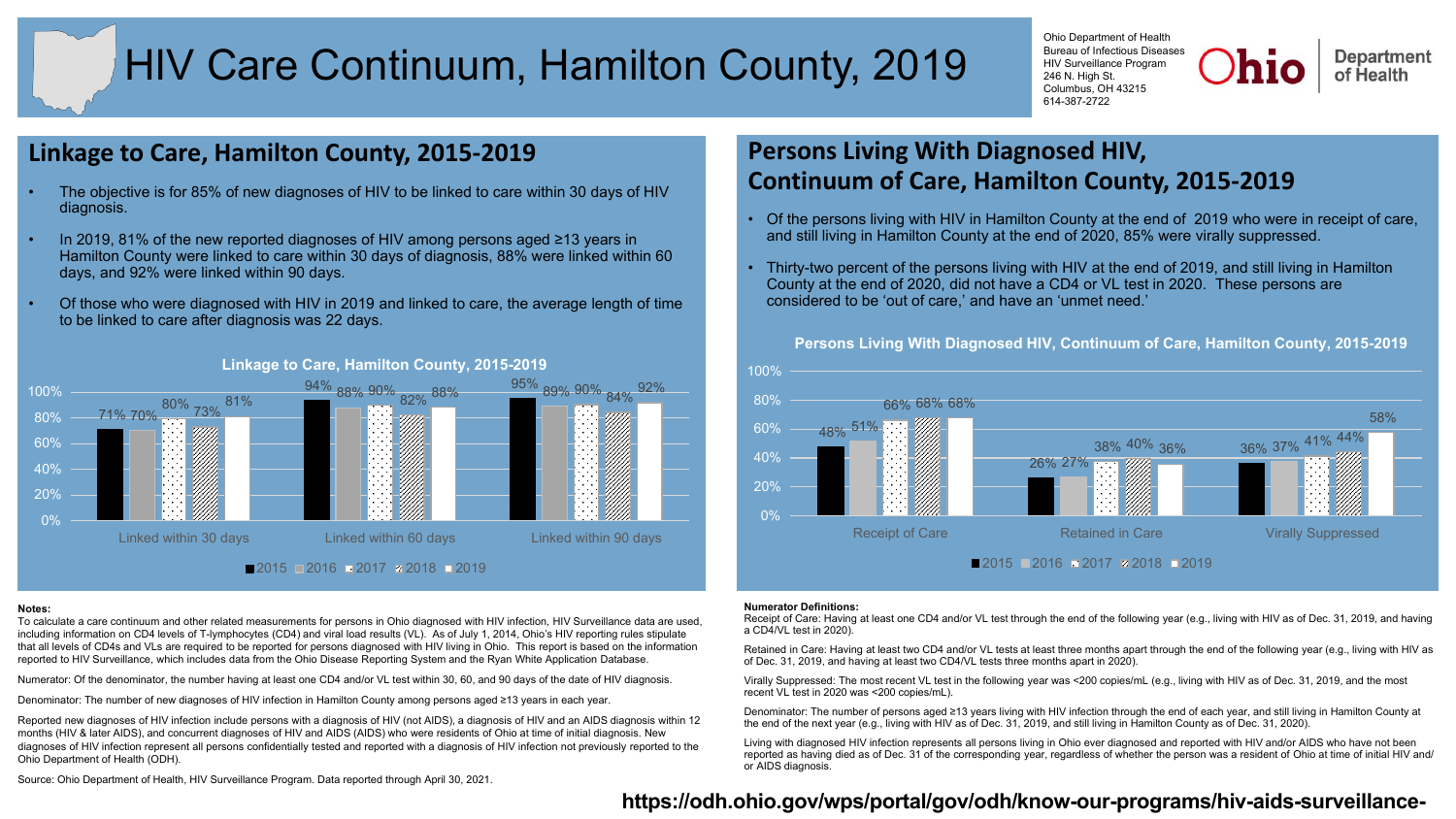|                                   |                          |                          | <b>Linkage to Care</b>  |                       |                          |                          |                          |  |  |  |
|-----------------------------------|--------------------------|--------------------------|-------------------------|-----------------------|--------------------------|--------------------------|--------------------------|--|--|--|
|                                   | 2019                     |                          |                         |                       |                          |                          |                          |  |  |  |
| Sex at birth                      | <b>Numerator</b>         |                          |                         |                       |                          |                          |                          |  |  |  |
|                                   | Linked within 30 days    |                          |                         | Linked within 60 days |                          | Linked within 90 days    |                          |  |  |  |
|                                   | No.                      | $\frac{0}{0}$            | No.                     | $\%$                  | No.                      | $\frac{9}{6}$            |                          |  |  |  |
| Male                              | 100                      | 88%                      | 107                     | 94%                   | 110                      | 96%                      | 114                      |  |  |  |
| Female                            | 38                       | 68%                      | 43                      | 77%                   | 46                       | 82%                      | 56                       |  |  |  |
| Age                               |                          |                          |                         |                       |                          |                          |                          |  |  |  |
| $13 - 14$                         | -                        | -                        | -                       | —                     | $\overline{\phantom{0}}$ | $\overline{\phantom{0}}$ | -                        |  |  |  |
| $15-19$                           | $\overline{7}$           | 100%                     | $\overline{7}$          | 100%                  | $\overline{7}$           | 100%                     | $\overline{7}$           |  |  |  |
| $20 - 24$                         | 20                       | 74%                      | 22                      | 81%                   | 24                       | 89%                      | $\overline{27}$          |  |  |  |
| $25 - 29$                         | 25                       | 83%                      | 25                      | 83%                   | 27                       | 90%                      | 30                       |  |  |  |
| $30 - 34$                         | 22                       | 71%                      | 28                      | 90%                   | 29                       | 94%                      | 31                       |  |  |  |
| 35-39                             | 22                       | 85%                      | 25                      | 96%                   | 25                       | 96%                      | 26                       |  |  |  |
| $40 - 44$                         | 11                       | 73%                      | 12                      | 80%                   | 13                       | 87%                      | 15                       |  |  |  |
| 45-49                             | 9                        | 90%                      | 9                       | 90%                   | 9                        | 90%                      | 10 <sup>°</sup>          |  |  |  |
| 50-54                             | 8                        | 89%                      | 8                       | 89%                   | 8                        | 89%                      | 9                        |  |  |  |
| 55-64                             | 9                        | 90%                      | 9                       | 90%                   | 9                        | 90%                      | 10                       |  |  |  |
| $65+$                             | 5                        | 100%                     | 5                       | 100%                  | 5                        | 100%                     | 5                        |  |  |  |
| <b>Race/Ethnicity</b>             |                          |                          |                         |                       |                          |                          |                          |  |  |  |
| American Indian/Alaska Native     | -                        | -                        |                         | —                     |                          | —                        |                          |  |  |  |
| Asian/Pacific Islander            | $\overline{\phantom{0}}$ | $\overline{\phantom{0}}$ |                         |                       |                          |                          | $\overline{\phantom{0}}$ |  |  |  |
| Black/African-American            | 74                       | 89%                      | 76                      | 92%                   | 78                       | 94%                      | 83                       |  |  |  |
| Hispanic/Latino                   | 4                        | 67%                      | 4                       | 67%                   | 5                        | 83%                      | $6\phantom{.}6$          |  |  |  |
| White                             | 52                       | 72%                      | 61                      | 85%                   | 64                       | 89%                      | 72                       |  |  |  |
| Multi-race                        | 8                        | 89%                      | 9                       | 100%                  | 9                        | 100%                     | 9                        |  |  |  |
| <b>Transmission Category</b>      |                          |                          |                         |                       |                          |                          |                          |  |  |  |
| Male-to-male sexual contact       | 52                       | 96%                      | 52                      | 96%                   | 53                       | 98%                      | 54                       |  |  |  |
| Male IDU                          | 17                       | 68%                      | 23                      | 92%                   | 24                       | 96%                      | 25                       |  |  |  |
| Male-to-male sexual contact & IDU | 6                        | 100%                     | 6                       | 100%                  | 6                        | 100%                     | 6                        |  |  |  |
| Male heterosexual contact         | $\overline{4}$           | 100%                     | $\overline{\mathbf{4}}$ | 100%                  | $\overline{4}$           | 100%                     | $\overline{4}$           |  |  |  |
| Male other/unknown                | 21                       | 84%                      | 22                      | 88%                   | 23                       | 92%                      | 25                       |  |  |  |
| <b>Female IDU</b>                 | 16                       | 55%                      | 20                      | 69%                   | 23                       | 79%                      | 29                       |  |  |  |
| Female heterosexual contact       | 21                       | 81%                      | 22                      | 85%                   | 22                       | 85%                      | 26                       |  |  |  |
| Female other/unknown              | 1                        | 100%                     |                         | 100%                  | $\mathbf{1}$             | 100%                     | $\mathbf{1}$             |  |  |  |
| Total                             | 138                      | 81%                      | 150                     | 88%                   | 156                      | 92%                      | 170                      |  |  |  |

# **Notes:**

Numerator: Of the denominator, the number having at least one CD4 and/or VL test within 30, 60, and 90 days of the date of HIV diagnosis.

Denominator: The number of new diagnoses of HIV infection in Hamilton County among persons aged ≥13 years in each year.

Reported new diagnoses of HIV infection include persons with a diagnosis of HIV (not AIDS), a diagnosis of HIV and an AIDS diagnosis within 12 months (HIV & later AIDS), and concurrent diagnoses of HIV and AIDS (AIDS) who were residents of Ohio at time of initial diagnosis.

Male and female refer to sex assigned at birth.

Hispanics/Latinos may be of any race. In this report, persons with a race of American Indian/Alaska Native, Asian/Pacific Islander, Black/African-American, white, or multi-race are not Hispanic. Asian/Pacific Islander includes Native Hawaiians.

Transmission categories are mutually exclusive, hierarchical categories defined by the CDC and system-calculated using sex at birth and risk factor history to determine mode of transmission. A person with multiple risks is only represented in the highest category based on the CDC hierarchical algorithm. Thus, transgender women are included in the male-to-male sexual contact transmission category if assigned male at birth and risk factor history indicates sex with males. Please note this is for the categorization of HIV transmission categories only and not to describe sexual orientation.

Dash (–) indicates no cases were reported for the given category. Small numbers should be interpreted with caution.

Source: Ohio Department of Health, HIV Surveillance Program. Data reported through April 30, 2021.